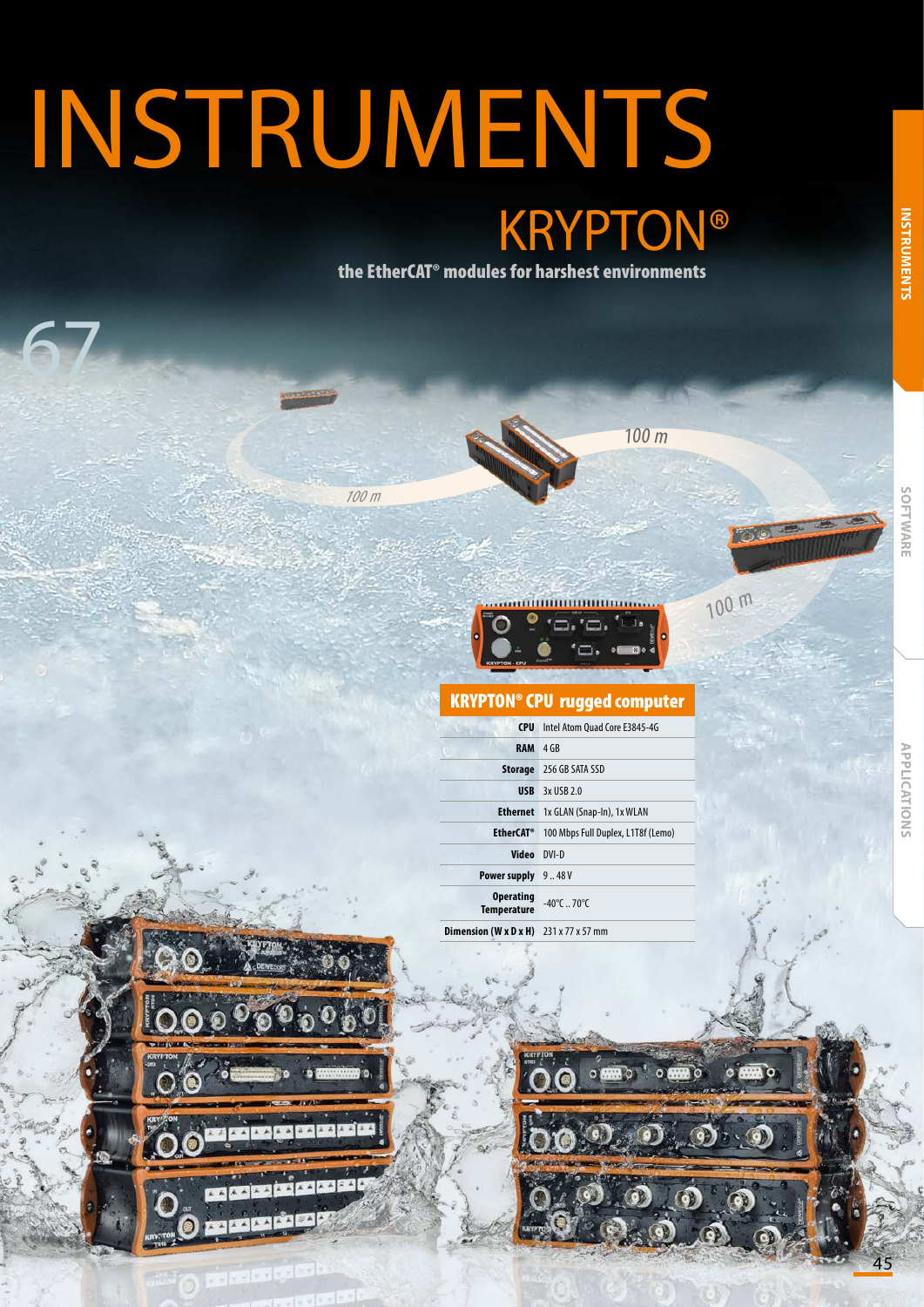|                                     | <b>KRYPTONi</b><br>8x TH, 16x TH                                                                   | <b>KRYPTONi</b><br><b>8xRTD</b>                                                                                              | <b>KRYPTON</b><br><b>3xSTG, 6xSTG</b>                                                                                                                        | <b>KRYPTONi</b><br>4x LV, 8x LV                                                |
|-------------------------------------|----------------------------------------------------------------------------------------------------|------------------------------------------------------------------------------------------------------------------------------|--------------------------------------------------------------------------------------------------------------------------------------------------------------|--------------------------------------------------------------------------------|
|                                     |                                                                                                    | 00000000                                                                                                                     |                                                                                                                                                              |                                                                                |
| <b>ANALOGUE INPUTS</b>              |                                                                                                    |                                                                                                                              |                                                                                                                                                              |                                                                                |
| Input channels                      | 8 (16) isolated universal<br>thermocouple and voltage                                              | 8 isolated universal PTx<br>temperature, resistance and voltage                                                              | 3 (6) differential voltage or strain                                                                                                                         | 4 or 8 isolated voltage                                                        |
| Input signals                       | TC types: K, J, T, R, S, N, E, C, U, B /<br>Voltage: 1 V and 100 mV                                | PT-types:<br>PT100, PT200, PT500, PT1000,<br>PT2000<br>Resistance: 500 $\Omega$ and 10 k $\Omega$<br>Voltage: 1 V and 100 mV | Voltage: 10 V; 1 V, 100 mV or 10 mV;<br>Strain: 2  1000 mV/V programmable;<br>1/1; 1/2 and 1/4 Bridge; Excitation: 1<br>15V programmable, max. 0.4 W/channel | $+/- 100V$                                                                     |
| Input connector                     | mini Thermocouple connector (cu)                                                                   | LEMO 0B 6-pin                                                                                                                | DSUB 9pin                                                                                                                                                    | BNC                                                                            |
| Sampling rate                       | Maximum 100 Hz per channel<br>(software selectable)                                                | Maximum 100 Hz per channel<br>(software selectable)                                                                          | Maximum 20 kHz per channel<br>(software selectable)                                                                                                          | 10 kHz per channel<br>(software selectable)                                    |
| ADC type                            | 24 bit sigma delta                                                                                 | 24 bit sigma delta                                                                                                           | 24 bit sigma delta                                                                                                                                           | 24 bit sigma delta                                                             |
| Input impedance                     | $>100 \text{ M}\Omega$                                                                             | $>10 \text{ M}\Omega$                                                                                                        | 10 MΩ                                                                                                                                                        | $1 \, \text{M}\Omega$                                                          |
| <b>Isolation voltage peak</b>       | 1000 V channel/ground &<br>channel/channel                                                         | 1000 V channel/ground &<br>channel/channel                                                                                   |                                                                                                                                                              | 1000 V channel/ground &<br>channel/channel                                     |
| <b>Resolution</b>                   | $<$ 0.001 deg. C                                                                                   | $<$ 0.001 deg. C                                                                                                             |                                                                                                                                                              | $0.01$ mV                                                                      |
| Accuracy                            | TC:<br>$\pm$ 0.02% of reading $\pm$ 0.5 °C<br>$±10 \mu V$<br>Voltage: $\pm$ 0.02% of reading 10 µV | Temperature:<br>$\pm 0.05$ °C<br>Voltage:<br>$\pm$ 0.02% of reading $\pm$ 10 µV                                              | $\pm$ 0.03% of reading<br>$\pm$ 0.02% of range<br>±0.1mV                                                                                                     | $\pm$ 0.03% $\pm$ 5mV                                                          |
| Gain drift over<br>temperature      | typ. 3ppm/K (max. 10 ppm/K)                                                                        | typ. 3ppm/K (max. 10 ppm/K)                                                                                                  | typ. 10ppm/K (max. 40 ppm/K)                                                                                                                                 | typ. 10ppm/K (max. 20 ppm)                                                     |
| Offset drift over<br>temperature    | $0.03 \mu V/K$                                                                                     | $0.03 \mu V/K$                                                                                                               | typical 0.3 $\mu$ V/K + 5 ppm of range/K                                                                                                                     | $10 \mu V/K$                                                                   |
| <b>GENERAL SPECS</b>                |                                                                                                    |                                                                                                                              |                                                                                                                                                              |                                                                                |
| Noise                               | 0.25 µVrms<br>(=0.007°Crms@Type K)@10 S/s<br>$0.7 \mu V$ rms<br>(=0.02°Crms@Type K)@100 S/s        | 0.25 µVrms @ $10 S/s$<br>0.7 µVrms @ 100 S/s                                                                                 | up to 100 dB                                                                                                                                                 | 0.7 mVrms                                                                      |
| Interface                           | LEMO 1B Ethercat cable<br>(single cable connection power<br>$+$ sync $+$ data)                     | LEMO 1B Ethercat cable<br>(single cable connection power<br>$+$ sync $+$ data)                                               | LEMO 1B Ethercat cable<br>(single cable connection power<br>$+$ sync $+$ data)                                                                               | LEMO 1B Ethercat cable<br>(single cable connection power<br>$+$ sync $+$ data) |
| Data rate                           | 100 Mbit bus speed                                                                                 | 100 Mbit bus speed                                                                                                           | 100 Mbit bus speed                                                                                                                                           | 100 Mbit bus speed                                                             |
| Power supply voltage                | 6 to 50 V DC                                                                                       | 6 to 50 V DC                                                                                                                 | 6 to 50 V DC                                                                                                                                                 | 6 to 50 V DC                                                                   |
| <b>Power consumption</b>            | 3 W (8xTH), 4 Watt (16xTH)                                                                         | 3 W                                                                                                                          | 3.5 W (3xSTG), 5 Watt (6xSTG)                                                                                                                                | 2.5 W (4xLV), 3 W (8xLV)                                                       |
| <b>Dimensions</b>                   | 200x50x30 mm (8xTH) /<br>200x50x45 mm (16xTH)                                                      | 200x50x30 mm                                                                                                                 | 200x50x30 mm (3xSTG)<br>200x50x45 mm (6xSTG)                                                                                                                 | 200x50x30 mm (4xLV) /<br>200x50x45 mm (8xLV)                                   |
| Weight                              | Typically 650 g (8xTH) /<br>Typically 900 g (16xTH)                                                | Typically 900 q                                                                                                              | Typically 650 g (8xTH)<br>Typically 900 g (16xTH)                                                                                                            | Typically 650 q (4xLV) /<br>Typically 900 g (8xLV)                             |
| <b>Environmental rating</b>         | <b>IP67</b>                                                                                        | <b>IP67</b>                                                                                                                  | <b>IP67</b>                                                                                                                                                  | <b>IP67</b>                                                                    |
| <b>Shock &amp; Vibration Rating</b> | >100q                                                                                              | >100q                                                                                                                        | >100q                                                                                                                                                        | > 100 q                                                                        |
| Temperature range                   | $-4085$ deg. C                                                                                     | $-4085$ deg. C                                                                                                               | -40  85 deg. C                                                                                                                                               | $-4085$ deg. C                                                                 |